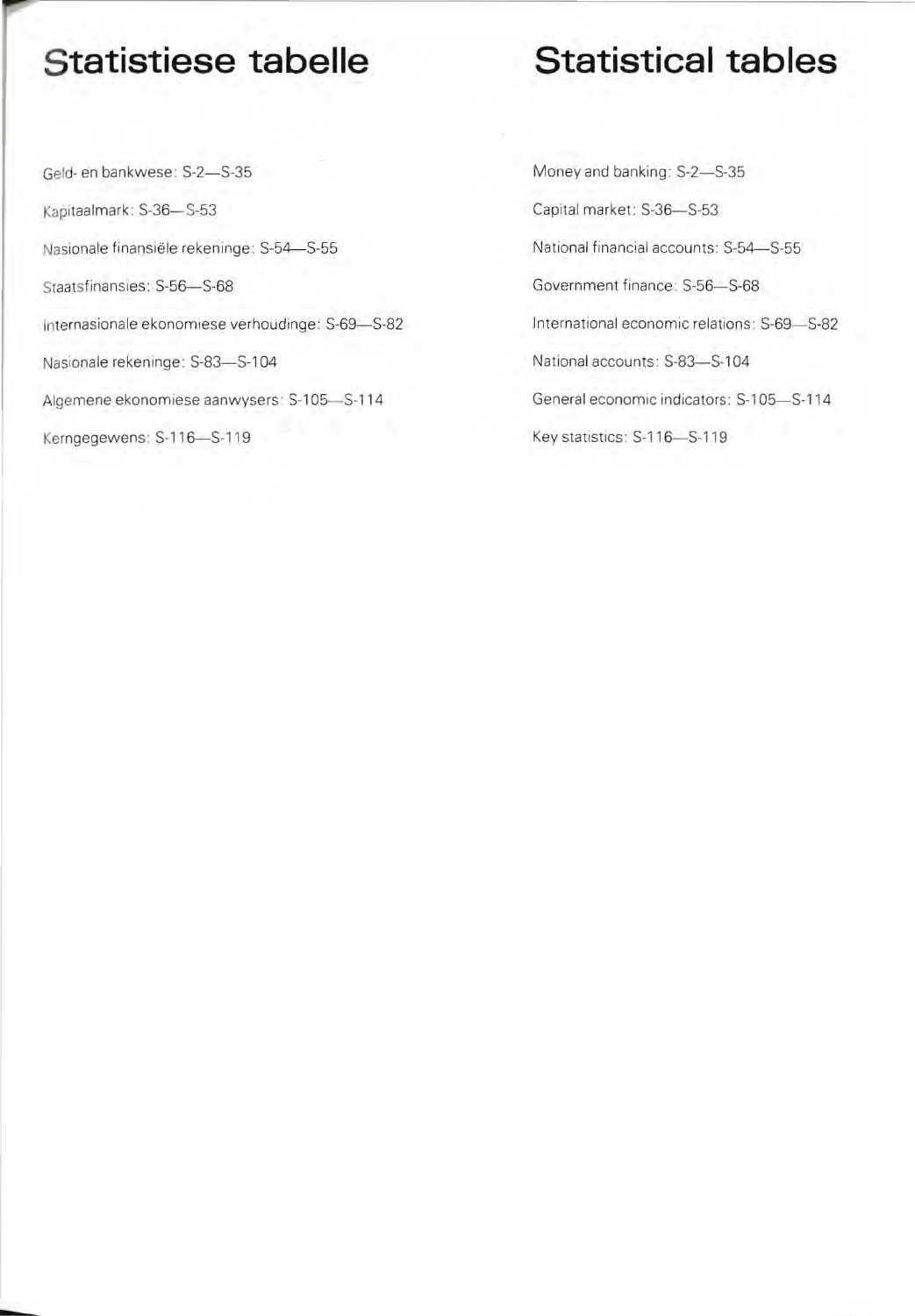## **NASIONALE FINANSIËLE REKENINGE**

R miljoene

|                                                                                                                                                                                  | Finansiële tussengangers/Financial intermediaries |                                |                                               |                |                                                                                     |                          |                                                                                          |                               |                                                                                             |           |                                                                            |                                  |                                                                          |                         |
|----------------------------------------------------------------------------------------------------------------------------------------------------------------------------------|---------------------------------------------------|--------------------------------|-----------------------------------------------|----------------|-------------------------------------------------------------------------------------|--------------------------|------------------------------------------------------------------------------------------|-------------------------------|---------------------------------------------------------------------------------------------|-----------|----------------------------------------------------------------------------|----------------------------------|--------------------------------------------------------------------------|-------------------------|
| Sektore                                                                                                                                                                          | Buitelandse<br>sektor<br>Foreign<br>sector        |                                | Monetêre<br>owerheid<br>Monetary<br>authority |                | Ander monetêre<br>bankinstel-<br>lings<br>Other monetary<br>banking<br>institutions |                          | Ander deposito-<br>nemende<br>instellings<br>Other deposit-<br>receiving<br>institutions |                               | Staatskuld-<br>kommissarisse<br>(langtermyn)<br>Public Dept<br>Commissioners<br>(long-term) |           | Versekeraars<br>en pensioen-<br>fondse<br>Insurers and<br>Pension<br>funds |                                  | Ander<br>finansiële<br>instellings<br>Other<br>financial<br>institutions |                         |
| Transaksieposte                                                                                                                                                                  | B<br>$\overline{S}$                               | A<br>U                         | B<br>S                                        | А<br>U         | Β<br>S                                                                              | Α<br>U                   | B<br>S                                                                                   | Α<br>U                        | B<br>$\overline{S}$                                                                         | Α<br>U    | B<br>$\mathsf{s}$                                                          | Α<br>$\mathsf{U}$                | B<br>$\overline{S}$                                                      | А<br>Ü                  |
| 1. Netto besparing<br>2. Voorsiening vir waardevermindering<br>3. Kapitaaloordragte<br>4. Bruto investering                                                                      | 2920                                              |                                | 2<br>$\Delta$                                 | 3              | 438<br>25                                                                           | 244                      | 158                                                                                      | 8                             |                                                                                             |           | 466<br>157                                                                 | 226                              | 83                                                                       | 38                      |
| 5. Finansieringsoorskot (B)<br>$of$ -tekort $(A)$<br>6. Netto finansiële beleggingsoorskot<br>$(A)$ of -tekort $(B)$                                                             | 2920                                              | 2920                           | 3                                             | 3              | 219                                                                                 | 219                      | 150                                                                                      | 150                           |                                                                                             |           | 397                                                                        | 397                              | 45                                                                       | 45                      |
| 7. Finansiële bates (Totaal A 9-33)<br>8. Finansiële laste (Totaal B 9-33)                                                                                                       | $-12$                                             | 2908                           | $-727$                                        | $-724$         | 5 1 0 5                                                                             | 5324                     | 2 3 4 9                                                                                  | 2 4 9 9                       | 1 1 2 4                                                                                     | 1 1 2 4   | 7321                                                                       | 7718                             | 1376                                                                     | 1 4 2 1                 |
| 9. Goud- en ander buitelandse reserwes<br>10. Kontant en onmiddellik opeisbare<br>11. Ander kort- en middeltermyn-<br>deposito's by monetêre                                     | 67                                                | 5                              | 2041                                          | 123<br>120     | 1961                                                                                | 57<br>$-14$              |                                                                                          | 122                           |                                                                                             |           |                                                                            | 21                               |                                                                          | $-25$                   |
| bankinstellings<br>12. Langtermyndeposito's by monetêre<br>bankinstellings<br>13. Deposito's by ander                                                                            |                                                   | $-76$<br>$-85$                 | $-623$                                        |                | 1690<br>9                                                                           | $-643$                   |                                                                                          | 324<br>$-19$                  |                                                                                             |           |                                                                            | $-65$                            |                                                                          | 37<br>$-51$             |
| depositonemende instellings<br>14. Deposito's by ander finansiële<br>instellings<br>. <i>.</i><br>15. Deposito's by ander instellings<br>16. Skatkiswissels<br>17. Ander wissels | $\overline{c}$                                    | $-298$<br>$\overline{3}$<br>33 |                                               | $-300$<br>94   | 94                                                                                  | $-53$<br>261<br>550      | 2 2 3 4                                                                                  | 5<br>221<br>147               | 1 1 2 4                                                                                     |           |                                                                            | $-104$<br>20<br>1071<br>9        | 335<br>388                                                               | 50<br>$-1$              |
| 18. Lenings en voorskotte van monetêre<br>bankinstellings<br>19. Handelskrediet en ander korttermyn-                                                                             | 45                                                | $-158$                         | $-578$                                        | $-542$         | 674                                                                                 | 4008                     | 16                                                                                       |                               |                                                                                             |           | 36                                                                         |                                  | 8                                                                        |                         |
| lenings<br>20. Korttermynstaatseffekte<br>21. Langtermynstaatseffekte<br>22. Nie-bemarkbare obligasies van die                                                                   | 24                                                | 325<br>23                      |                                               | $-40$<br>15    |                                                                                     | 225<br>178               | $-36$                                                                                    | 108<br>$-38$<br>$-65$         |                                                                                             | 33<br>914 | 112                                                                        | 48<br>53<br>2 1 0 8              | 67                                                                       | $\overline{2}$          |
| sentrale regering<br>23. Effekte van plaaslike owerhede<br>24. Effekte van openbare ondernemings<br>25. Ander skuldbriewe en voorkeur-                                           |                                                   | $-9$<br>$-4$<br>421            |                                               | $\overline{4}$ |                                                                                     | $-2$<br>$-13$<br>18<br>m |                                                                                          | $-5$<br>$\overline{c}$<br>195 |                                                                                             | 25<br>152 |                                                                            | $-30$<br>130<br>1 273            |                                                                          |                         |
| aandele<br>26. Gewone aandele<br>27. Buitelandse tak-/hoofkantoorsaldo's<br>28. Langtermynlenings<br>29. Verbandlenings                                                          | $-5$<br>$-10$<br>$-135$                           | $-188$<br>37<br>2 2 1 3        |                                               | $-65$          | $\overline{c}$                                                                      | 213<br>85                | 5<br>$-2$                                                                                | 168<br>157<br>1056            |                                                                                             |           | 121<br>17<br>$\overline{2}$<br>11                                          | 56<br>1 196<br>$-4$<br>528<br>71 | 134<br>54<br>382                                                         | 3<br>$-5$<br>961<br>438 |
| 30. Ledebelang in lewensversekerings-<br>en pensioenfondse<br>31. Bedrae ontvangbaar/betaalbaar<br>32. Ander bates/laste                                                         |                                                   | 666                            | $-1567$                                       | $-133$         | 675                                                                                 | 454                      | 132                                                                                      | 32<br>88                      |                                                                                             |           | 6856<br>$-14$<br>179                                                       | 1 3 3 7                          | $\, 8$                                                                   |                         |

B=Bronne A=Aanwendings

'n Negatiewe bedrag dui op 'n afname in daardie betrokke pos. In die geval van laste (bronne) dui dit op 'n afname in die beskikbare bron van fondse en by bates (aanwendings) op 'n verdere bron van fondse.